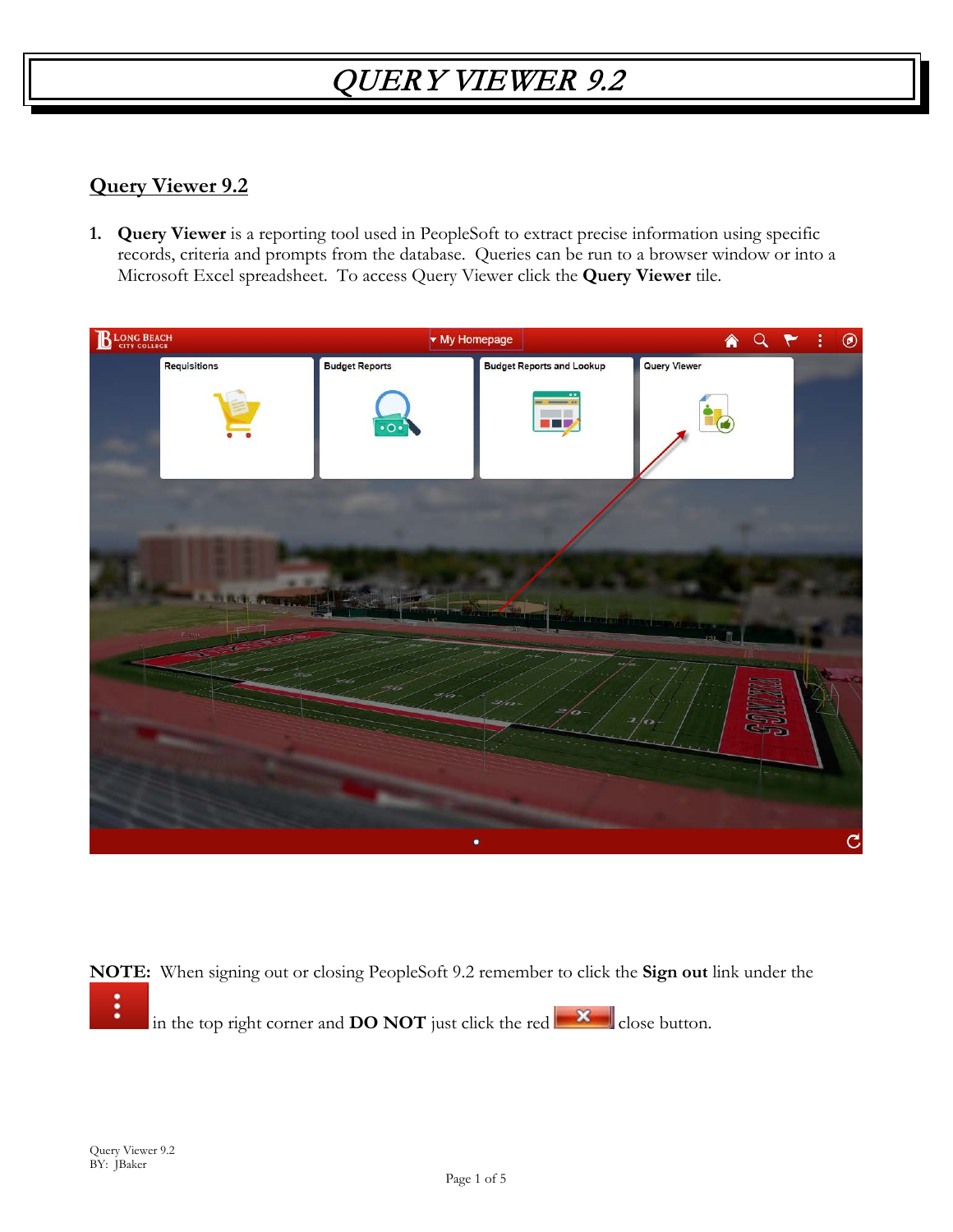**2.** From the **Query Viewer** page you can view the Queries that have been created for **Long Beach City College** specifically by entering **LBC** in the **Query Name** begins with box and clicking **Search**.

### **NOTE: We request that Users NOT run any queries that have not been explained to you in advance because the output may not be what is needed AND in order to prevent any problems in the system!!**

| <b>&lt; Query Viewer</b>                                                                      |  | <mark>а</mark> | $\sqrt{2} \equiv 0$                          |  |
|-----------------------------------------------------------------------------------------------|--|----------------|----------------------------------------------|--|
|                                                                                               |  |                | Print   New Window   Help   Personalize Page |  |
| <b>Query Viewer</b>                                                                           |  |                |                                              |  |
| Enter any information you have and click Search. Leave fields blank for a list of all values. |  |                |                                              |  |
| *Search By<br><b>Query Name</b><br>begins with<br>Search<br>Advanced Search                   |  |                |                                              |  |

**3.** Each User will be trained in the running of specific queries along with setting certain queries as favorites for quick access. Once you have set favorites in the **Query Viewer** page you can run the query to either **HTML** or to **Excel**. Running a query to **HTML** will open the results in another window or tab and running to **Excel** will open the results in a box with an option of either **Open** or **Save** for the query results.

| <b>&lt; uery Viewer</b>                                                                       |                                        |        |        | <b>Query Viewer</b>          |                |                             |                        | ⋒                                         |                | $^{\circledR}$                               |  |  |
|-----------------------------------------------------------------------------------------------|----------------------------------------|--------|--------|------------------------------|----------------|-----------------------------|------------------------|-------------------------------------------|----------------|----------------------------------------------|--|--|
|                                                                                               |                                        |        |        |                              |                |                             |                        |                                           |                | Print   New Window   Help   Personalize Page |  |  |
| <b>Query Viewer</b>                                                                           |                                        |        |        |                              |                |                             |                        |                                           |                |                                              |  |  |
| Enter any information you have and click Search. Leave fields blank for a list of all values. |                                        |        |        |                              |                |                             |                        |                                           |                |                                              |  |  |
| *Search By<br>Query Name                                                                      | $\overline{\mathbf{v}}$<br>begins with |        |        |                              |                |                             |                        |                                           |                |                                              |  |  |
| Search<br><b>Advanced Search</b>                                                              |                                        |        |        |                              |                |                             |                        |                                           |                |                                              |  |  |
|                                                                                               |                                        |        |        |                              |                |                             |                        |                                           |                |                                              |  |  |
| $\blacktriangledown$ My Favorite Queries                                                      |                                        |        |        |                              |                |                             | Personalize   Find   2 | First $\bigcirc$ 1-3 of 3 $\bigcirc$ Last |                |                                              |  |  |
| <b>Query Name</b>                                                                             | <b>Description</b>                     | Owner  | Folder | <b>Run</b> to<br><b>HTML</b> | Excel          | Run to Run to<br><b>XML</b> | Schedule               | <b>Definitional References</b>            | Remove         |                                              |  |  |
| LBC_AVAIL_BAL_LARTS_COMMST_JB_Like Avail Bal LARTS COMMST                                     |                                        | Public |        |                              | HTML Excel XML |                             | Schedule               | <b>Lookup References</b>                  | $\blacksquare$ |                                              |  |  |
| LBC_REQ_APPR_STATUS_JB                                                                        | Amt & CF Appr & Hdr status             | Public |        | <b>HTML</b>                  | Excel          | <b>XML</b>                  | Schedule               | <b>Lookup References</b>                  | $\blacksquare$ |                                              |  |  |
| LBC REQ PO SEARCH JB                                                                          | Search by Date range & EmplID          | Public |        | <b>HTML</b>                  | Excel          | <b>XML</b>                  | Schedule               | <b>Lookup References</b>                  | Ξ              |                                              |  |  |
| <b>Clear Favorites List</b>                                                                   |                                        |        |        |                              |                |                             |                        |                                           |                |                                              |  |  |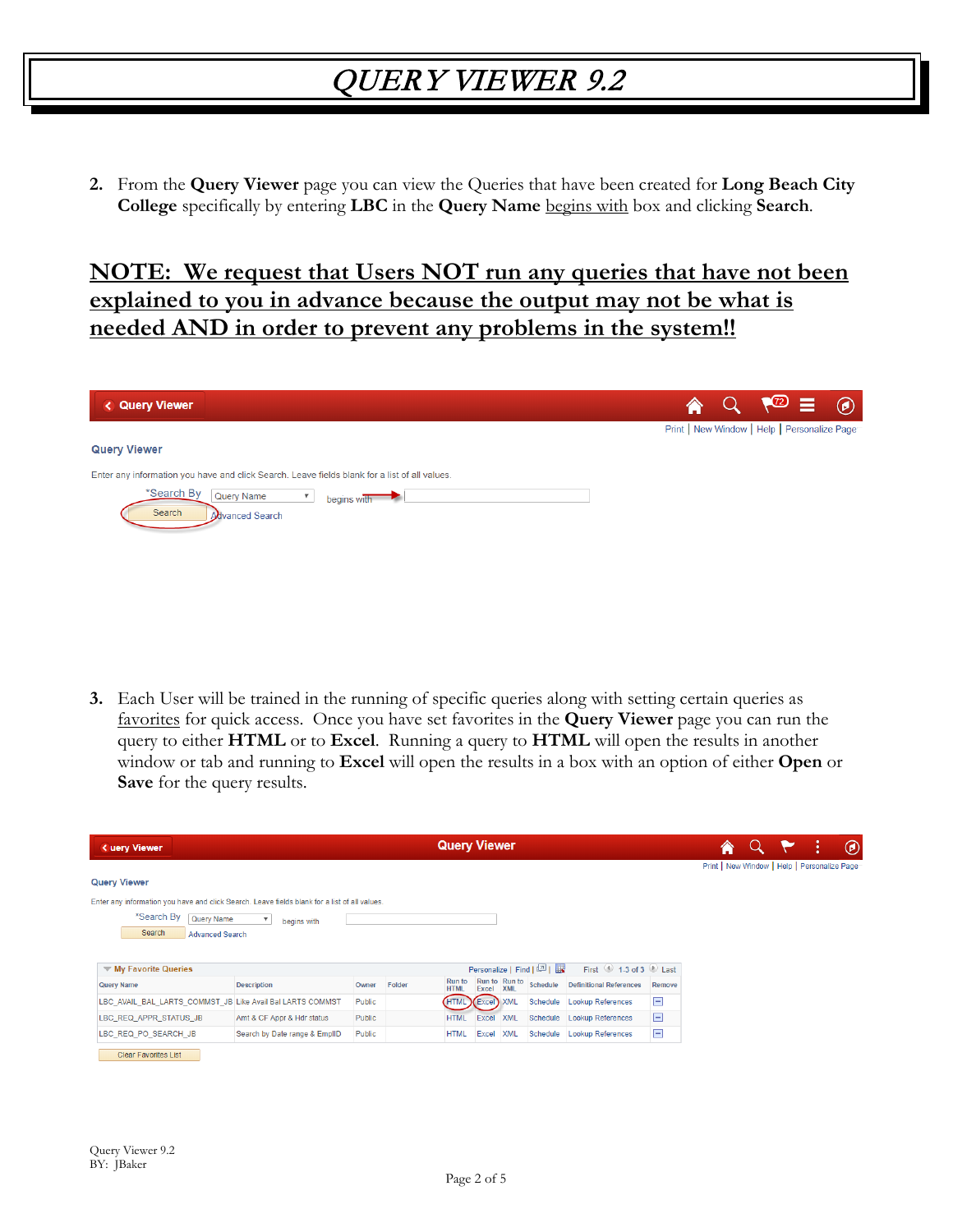**4.** Some queries will have prompts that will also control what information is returned in the results. For the **LBC\_REQ\_APPR\_STATUS\_JB** query, the prompt will be a specific **Requisition ID** number. Requisition numbers are **10 digit numbers** with the preceding 0's. Click the **HTML** link under the **Run to HTML** heading then enter the Req ID number and click **View Results** View Results.

| LBC_REQ_APPR_STATUS_JB - Amt & CF Appr & Hdr status |           |                             |           |                  |             |                |                  |  |  |  |  |  |  |
|-----------------------------------------------------|-----------|-----------------------------|-----------|------------------|-------------|----------------|------------------|--|--|--|--|--|--|
| Req ID 0000041085                                   |           |                             |           |                  |             |                |                  |  |  |  |  |  |  |
| View Results                                        |           |                             |           |                  |             |                |                  |  |  |  |  |  |  |
| <b>Status</b><br>Reg ID<br><b>Budget Status</b>     | Date/Time | <b>Approver / Requester</b> | Requestor | <b>Appr Rule</b> | <b>Hold</b> | <b>Comment</b> | <b>Appr Stat</b> |  |  |  |  |  |  |

**5.** See below for the query results run to **HTML** for Requisition number **0000041085**. The query results show **Req ID**, the **Requisition Status**, **Budget Check Status**, the **Requestor**, the **Date and Time** of the Administrator approval (line **2**) and the **Date and Time** of the Fiscal approval (line **4**). Also note that if there is a need to download this into Excel from here you can click the **Excel SpreadSheet** link to the right of **Download results in**.

|                                          |               |                      | LBC_REQ_APPR_STATUS_JB - Amt & CF Appr & Hdr status                   |                        |                        |                                |      |                     |
|------------------------------------------|---------------|----------------------|-----------------------------------------------------------------------|------------------------|------------------------|--------------------------------|------|---------------------|
| Reg ID 0000041085<br><b>View Results</b> |               |                      |                                                                       |                        |                        |                                |      |                     |
| <b>View All</b>                          |               |                      | Download results in C Excel SpreadSheet CSV Text File XML File (1 kb) |                        |                        |                                |      | First 1-4 of 4 Last |
| Reg ID                                   | <b>Status</b> | <b>Budget Status</b> | Date/Time                                                             | Approver / Requester   | Requestor              | <b>Appr Rule</b>               | Hold | Comment             |
| 0000041085                               | Approved      | Valid                | 01/17/2019 1:05:20AM                                                  | Brittany S Khan        | Brittany S Khan        | LBC REQ AMT ONLY               | N    |                     |
| 2 0000041085                             | Approved      | Valid                | 01/17/2019 2:03:59PM                                                  | <b>Brendan J Hayes</b> | <b>Brittany S Khan</b> | LBC REQ AMT ONLY               | N    |                     |
| 0000041085                               | Approved      | Valid                | 01/18/2019 8:30:22AM                                                  | <b>Brittany S Khan</b> | <b>Brittany S Khan</b> | <b>Reg ChartField Approval</b> | N    |                     |
| (4)0000041085                            | Approved      | Valid                | 01/18/2019 8:46:58AM                                                  | Laura J Miller         | <b>Brittany S Khan</b> | Reg ChartField Approval        | N    |                     |
|                                          |               |                      |                                                                       |                        |                        |                                |      |                     |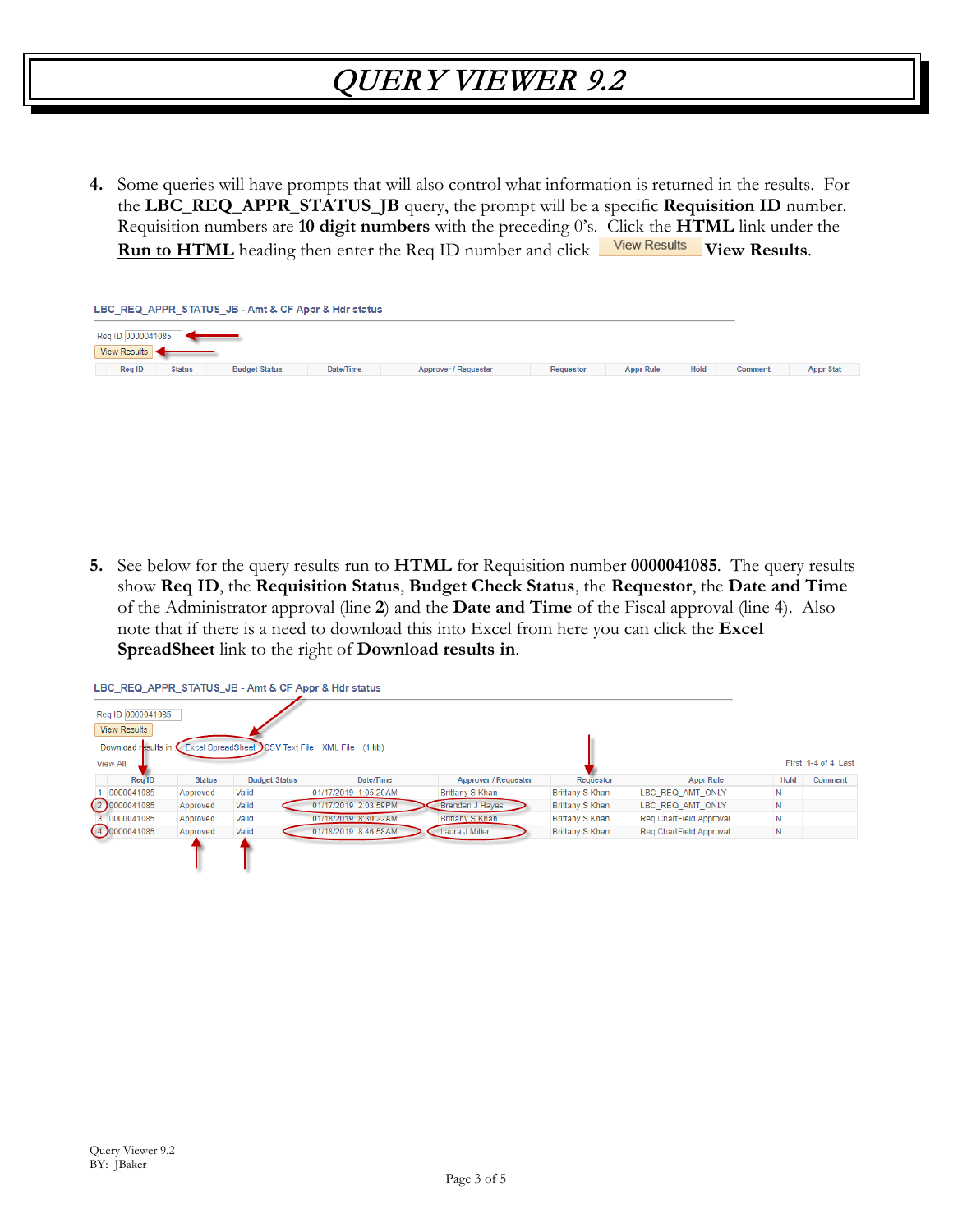**6.** To run the query to Excel, click the **Excel** link next to **HTML** and enter the prompt **Req ID** then click **View Results**. Next just click either the **Excel** link at the bottom left of the page. Depending on your computer and the version of **Excel** or **Browser** you use this option may look different yet you would still have the option to **Open** the query output to **Excel**. See below for the example in **Chrome**.

| Comment |
|---------|
|         |
|         |
|         |
|         |
|         |
|         |
|         |
|         |
|         |
|         |